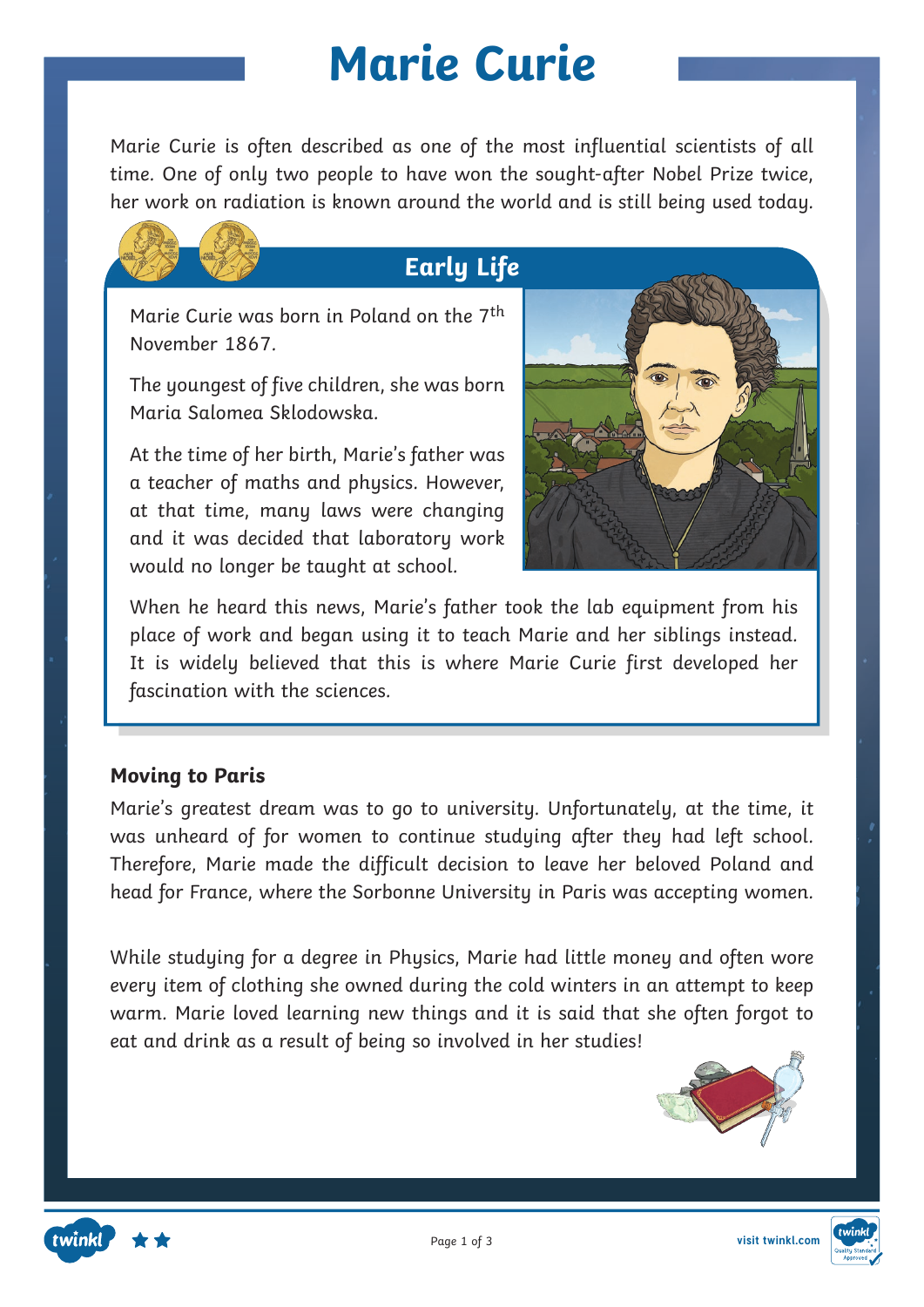#### **Marie Curie**

**Fact File** In 1895, they married and Maria Sklodowska became Marie Curie: Marie being While in Paris, the young Maria Sklodowska met Pierre Curie, a fellow scientist. the French translation of her original first name. Not being interested in a traditional wedding, Marie chose to wear a dark blue outfit instead of a white wedding dress. In fact, this was the same outfit she would end up wearing while working in the laboratory for many years to come!

## **Discovering New Elements**

Marie Curie was inspired by the recent work of Henri Becquerel, who had discovered tiny, high-energy waves that were small enough to enter the human body. These waves were called 'radiation' and Marie believed that there were other radioactive elements that had not yet been discovered.

By now, her husband (who had been previously running tests on crystals) was so interested in her work that he abandoned his own altogether to work with Marie. Together, in an old shed attached to the university, they ground, burnt, melted and examined various materials.

These materials were so radioactive that Marie used to enjoy sitting and watching them glow in the dark. It was this work that led them to the discovery of two new elements: polonium (named after Marie's favourite place – Poland) and radium.

During one of her experiments, Marie noticed that, when exposed to radiation,

diseased human cells were destroyed a lot quicker than healthy human cells. This led to the discovery of radiation as a treatment for cancer; a treatment still being used today.